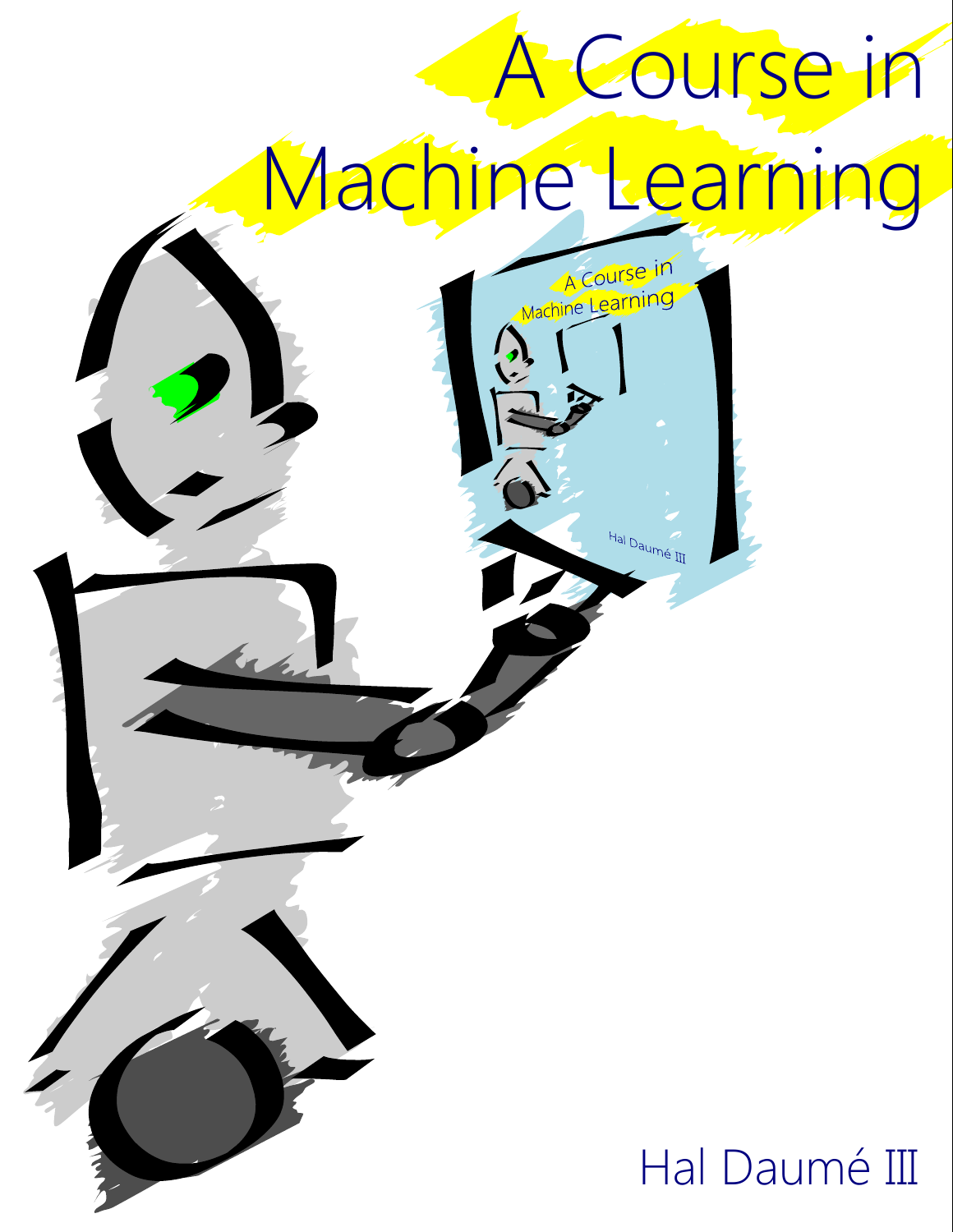Copyright © 2012 Hal Daumé III

<http://ciml.info>

of the use of anyone anywhere at no cost and with almost no re-<br>at comparison of the use of anyone anywhere at no cost and with almost no re-<br>at cimil. In fol LiCENSE. You may not reduce that the terms of the CML<br>a at crim This book is for the use of anyone anywhere at no cost and with almost no restrictions whatsoever. You may copy it or re-use it under the terms of the CIML License online at ciml.info/LICENSE. You may not redistribute it yourself, but are encouraged to provide a link to the CIML web page for others to download for free. You may not charge a fee for printed versions, though you can print it for your own use.

version 0.8 , August 2012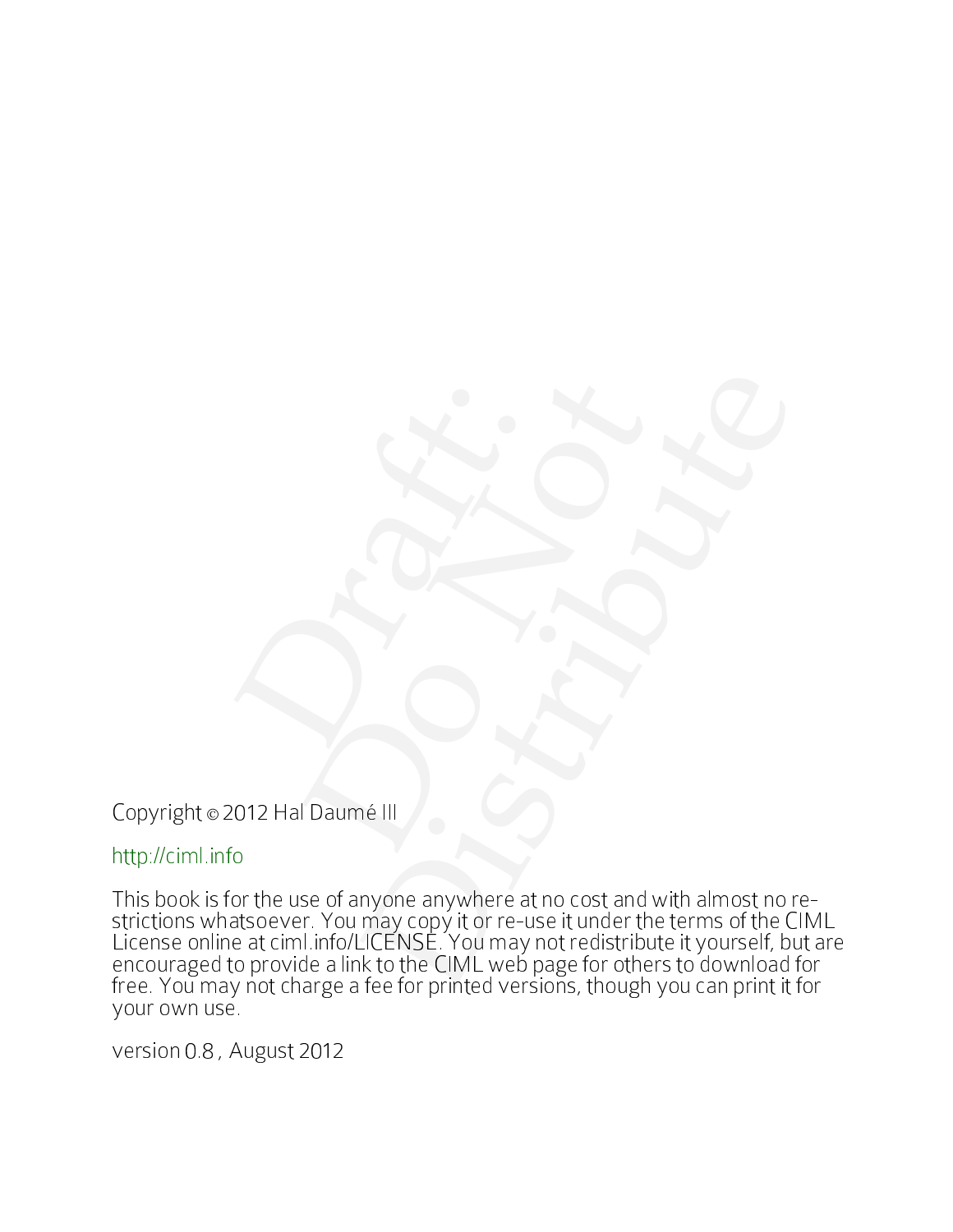## 3|ThePerceptron

--

So far, you've seen two types of learning models: in decision trees, only a small number of features are used to make decisions; in nearest neighbor algorithms, all features are used equally. Neither of these extremes is always desirable. In some problems, we might want to use most of the features, but use some more than others.

In this chapter, we'll discuss the **perceptron** algorithm for learning **weights** for features. As we'll see, learning weights for features amounts to learning a **hyperplane** classifier: that is, basically a division of space into two halves by a straight line, where one half is "positive" and one half is "negative." In this sense, the perceptron can be seen as explicitly finding a good **linear decision boundary**.

#### 3.1 Bio-inspired Learning

always desirable. In some problems, we might want<br>
always desirable. In some problems, we might want<br>
focatures, but use some more than others.<br>
we some more than others.<br>
we some more than others, neares the desirable me Folk biology tells us that our brains are made up of a bunch of little units, called **neurons**, that send electrical signals to one another. The *rate* of firing tells us how "activated" a neuron is. A single neuron, like that shown in Figure 3.1 might have three incoming neurons. These incoming neurons are firing at different rates (i.e., have different **activations**). Based on how much these incoming neurons are firing, and how "strong" the neural connections are, our main neuron will "decide" how strongly it wants to fire. And so on through the whole brain. Learning in the brain happens by neurons becomming connected to other neurons, and the strengths of connections adapting over time.

The real biological world is much more complicated than this. However, our goal isn't to build a brain, but to simply be *inspired* by how they work. We are going to think of our learning algorithm as a *single* neuron. It receives input from *D*-many other neurons, one for each input feature. The strength of these inputs are the feature values. This is shown schematically in Figure **??**. Each incoming connection has a weight and the neuron simply sums up all the weighted inputs. Based on this sum, it decides whether to "fire" or not. Firing is interpreted as being a positive example and not firing is interpreted as being a negative example. In particular, if the weighted

#### **Learning Objectives:**

- Describe the biological motivation behind the perceptron.
- Classify learning algorithms based on whether they are error-driven or not.
- Implement the perceptron algorithm for binary classification.
- Draw perceptron weight vectors and the corresponding decision boundaries in two dimensions.
- Contrast the decision boundaries of decision trees, nearest neighbor algorithms and perceptrons.
- Compute the margin of a given weight vector on a given data set.

Dependencies: Chapter 1, Chapter [2](#page--1-0)



Figure 3.1: a picture of a neuron

<span id="page-2-0"></span>

<span id="page-2-1"></span>Figure 3.2: figure showing feature vector and weight vector and products and sum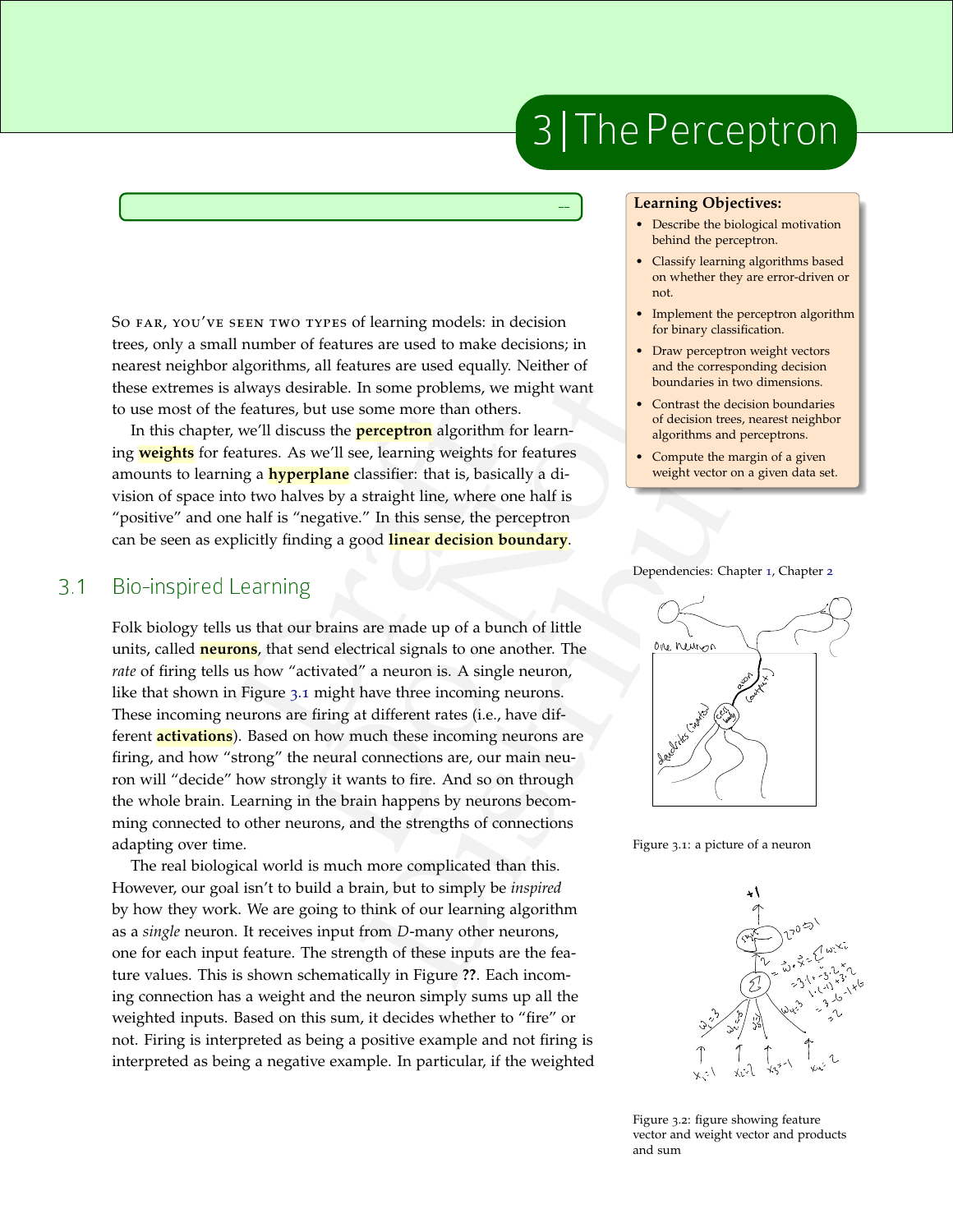sum is positive, it "fires" and otherwise it doesn't fire. This is shown diagramatically in Figure [3](#page-2-1).2.

Mathematically, an input vector  $\mathbf{x} = \langle x_1, x_2, \dots, x_D \rangle$  arrives. The neuron stores *D*-many weights, *w*1, *w*2, . . . , *wD*. The neuron computes the sum:

$$
a = \sum_{d=1}^{D} w_d x_d \tag{3.1}
$$

to determine it's amount of "activation." If this activiation is positive (i.e.,  $a > 0$ ) it predicts that this example is a positive example. Otherwise it predicts a negative example.

instance "is this a System's class?" gets a zero<br>
activation is the same regardless of the value of<br>
activation is the same regardless of the value of<br>
tive camples because they cause the carbitration to<br>
the examples bec The weights of this neuron are fairly easy to interpret. Suppose that a feature, for instance "is this a System's class?" gets a zero weight. Then the activation is the same regardless of the value of this feature. So features with zero weight are ignored. Features with positive weights are indicative of positive examples because they cause the activation to increase. Features with negative weights are indicative of negative examples because they cause the activiation to decrease.

It is often convenient to have a non-zero **threshold**. In other words, we might want to predict positive if  $a > \theta$  for some value *θ*. The way that is most convenient to achieve this is to introduce a **bias** term into the neuron, so that the activation is always increased by some fixed value *b*. Thus, we compute:

$$
a = \left[\sum_{d=1}^{D} w_d x_d\right] + b \tag{3.2}
$$

This is the complete neural model of learning. The model is parameterized by *D*-many weights,  $w_1, w_2, \ldots, w_D$ , and a single scalar bias value *b*.

#### <span id="page-3-0"></span>3.2 Error-Driven Updating: The Perceptron Algorithm

### **VIGNETTE: THE HISTORY OF THE PERCEPTRON**

#### todo

The **perceptron** is a classic learning algorithm for the neural model of learning. Like *K*-nearest neighbors, it is one of those frustrating algorithms that is incredibly simple and yet works amazingly well, for some types of problems.

The algorithm is actually quite different than either the decision tree algorithm or the KNN algorithm. First, it is **online**. This means binary features like "is this a System's class" as no=0 and yes=−1 (rather than the standard no=0 and  $yes=+1$ ?

?

?

If you wanted the activation threshold to be  $a > \theta$  instead of  $a > 0$ , what value would *b* have to be?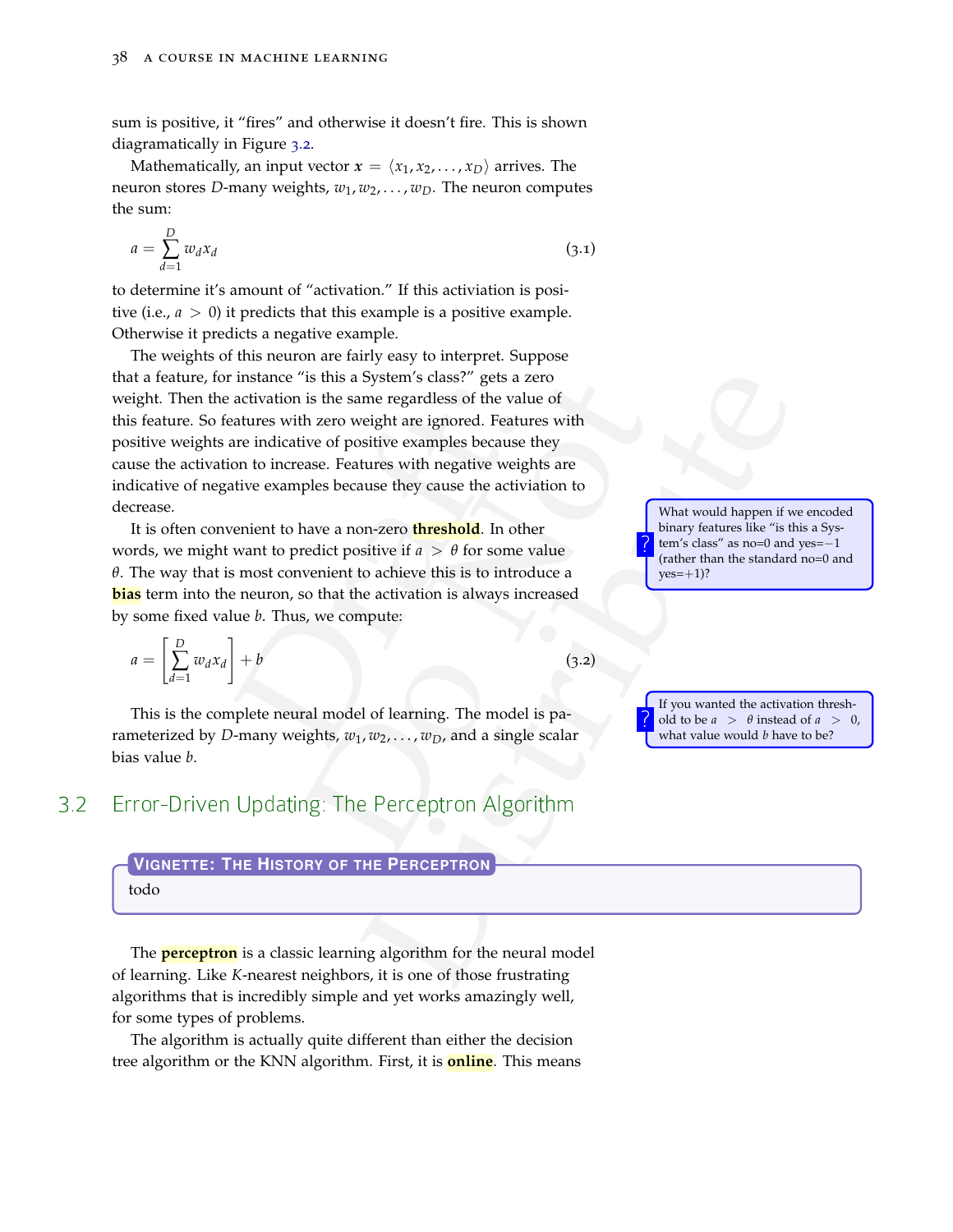| Algorithm $\overline{5}$ PERCEPTRONTRAIN(D, MaxIter)    |                                        |  |
|---------------------------------------------------------|----------------------------------------|--|
| $w_d \leftarrow o$ , for all $d = 1D$                   | // initialize weights                  |  |
| $\phi: b \leftarrow o$                                  | // initialize bias                     |  |
| <b>for</b> iter = $1$ MaxIter <b>do</b>                 |                                        |  |
| for all $(x,y) \in D$ do<br>4:                          |                                        |  |
| $a \leftarrow \sum_{d=1}^{D} w_d x_d + b$<br>5:         | // compute activation for this example |  |
| if $ya \leq o$ then<br>6:                               |                                        |  |
| $w_d \leftarrow w_d + y x_d$ , for all $d = 1  D$<br>7: | // update weights                      |  |
| $b \leftarrow b + y$<br>8:                              | // update bias                         |  |
| end if<br>Q <sub>i</sub>                                |                                        |  |
| end for<br>10:                                          |                                        |  |
| $\mathbf{m}$ end for                                    |                                        |  |
| 12: <b>return</b> $w_0, w_1, \ldots, w_D, b$            |                                        |  |

| <b>Algorithm 6</b> PERCEPTRONTEST( $w_0$ , $w_1$ , , $w_D$ , b, $\hat{x}$ ) |                                            |
|-----------------------------------------------------------------------------|--------------------------------------------|
| $u: a \leftarrow \sum_{d=1}^{D} w_d \hat{x}_d + b$                          | // compute activation for the test example |
| $\sum$ return $\text{sign}(a)$                                              |                                            |

that instead of considering the *entire data set* at the same time, it only ever looks at one example. It processes that example and then goes on to the next one. Second, it is **error driven**. This means that, so long as it is doing well, it doesn't bother updating its parameters.

<span id="page-4-0"></span>EPTRONTEST( $w_0$ ,  $w_1$ , ...,  $w_0$ ,  $b$ ,  $\hat{\mathbf{x}}$ )<br>  $+ b$  (compute activation for the test example<br>
is decring the *entire data* set at the same time, it only<br>
example. It processes that example and then goes<br>
well, it d The algorithm maintains a "guess" at good parameters (weights and bias) as it runs. It processes one example at a time. For a given example, it makes a prediction. It checks to see if this prediction is correct (recall that this is *training data*, so we have access to true labels). If the prediction is correct, it does nothing. Only when the prediction is incorrect does it change its parameters, and it changes them in such a way that it would do better on this example next time around. It then goes on to the next example. Once it hits the last example in the training set, it loops back around for a specified number of iterations.

The training algorithm for the perceptron is shown in Algorithm [3](#page-3-0).2 and the corresponding prediction algorithm is shown in Algorithm [3](#page-4-0) . 2. There is one "trick" in the training algorithm, which probably seems silly, but will be useful later. It is in line 6, when we check to see if we want to make an update or not. We want to make an update if the current prediction (just  $\overline{sign}(a)$ ) is incorrect. The trick is to multiply the true label *y* by the activation *a* and compare this against zero. Since the label  $y$  is either  $+1$  or  $-1$ , you just need to realize that *ya* is positive whenever *a* and *y* have the same sign. In other words, the product *ya* is positive if the current prediction is  $\sim$  It is very very important to check

The particular form of update for the perceptron is quite simple. The weight  $w_d$  is increased by  $yx_d$  and the bias is increased by  $y$ . The **P** It is very very important to check<br> $y_a \leq 0$  rather than  $ya < 0$ . Why?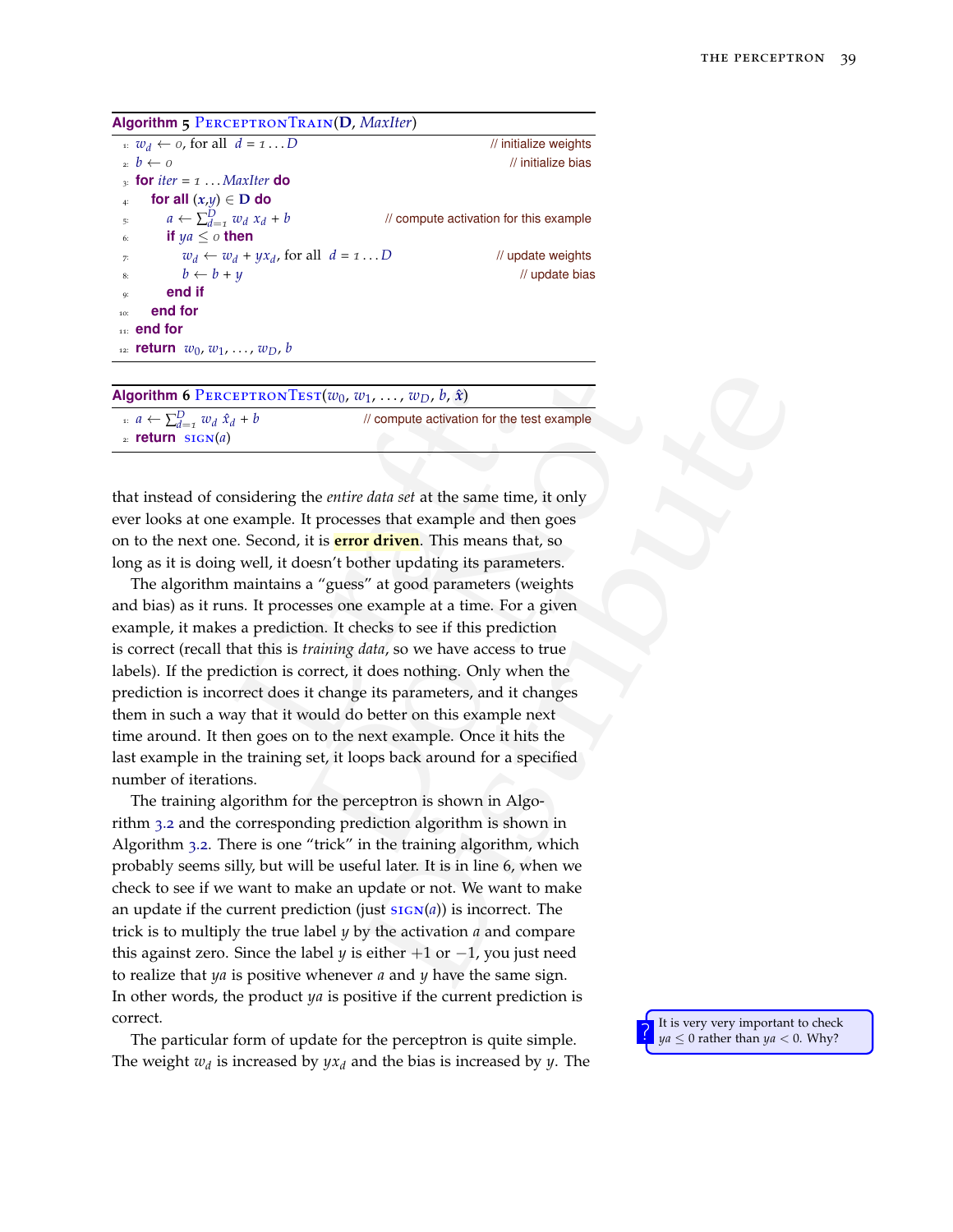goal of the update is to adjust the parameters so that they are "better" for the current example. In other words, if we saw this example twice in a row, we should do a better job the second time around.

To see why this particular update achieves this, consider the following scenario. We have some current set of parameters  $w_1, \ldots, w_D, b$ . We observe an example  $(x, y)$ . For simplicity, suppose this is a positive example, so  $y = +1$ . We compute an activation  $a$ , and make an error. Namely,  $a < 0$ . We now update our weights and bias. Let's call the new weights  $w'_1, \ldots, w'_D, b'$ . Suppose we observe the same example again and need to compute a new activation a'. We proceed by a little algebra:

$$
a' = \sum_{d=1}^{D} w'_d x_d + b'
$$
\n
$$
= \sum_{d=1}^{D} (w_d + x_d) x_d + (b+1)
$$
\n
$$
= \sum_{d=1}^{D} w_d x_d + b + \sum_{d=1}^{D} x_d x_d + 1
$$
\n
$$
= a + \sum_{d=1}^{D} x_d^2 + 1 > a
$$
\n(3.6)

So the difference between the old activation *a* and the new activation *a'* is  $\sum_d x_d^2 + 1$ . But  $x_d^2 \ge 0$ , since it's squared. So this value is *always* at least one. Thus, the new activation is always at least the old activation plus one. Since this was a positive example, we have successfully moved the activation in the proper direction. (Though note that there's no guarantee that we will correctly classify this point the second, third or even fourth time around!) This analysis hold for the case pos-

b<br>  $\frac{D}{d-1}$ <br>  $\frac{D}{d-1}$ <br>  $\frac{D}{d-1}$ <br>  $\frac{D}{d-1}$ <br>  $\frac{D}{d-1}$ <br>  $\frac{D}{d-1}$ <br>  $\frac{D}{d-1}$ <br>  $\frac{D}{d-1}$ <br>  $\frac{D}{d-1}$ <br>  $\frac{D}{d-1}$ <br>  $\frac{D}{d-1}$ <br>  $\frac{D}{d-1}$ <br>  $\frac{D}{d-1}$ <br>  $\frac{D}{d-1}$ <br>  $\frac{D}{d-1}$ <br>  $\frac{D}{d-1}$ <br>  $\frac{D}{d-1}$ The only **hyperparam eter** of the perceptron algorithm is *MaxIter* , the number of passes to make over the training data. If we make many many passes over the training data, then the algorithm is likely to overfit. (This would be like studying *too long* for an exam and just confusing yourself.) On the other hand, going over the data only one time might lead to underfitting. This is shown experimentally in Figure [3](#page-5-0) . 3. The x-axis shows the number of passes over the data and the y-axis shows the training error and the test error. As you can see, there is a "sweet spot" at which test performance begins to degrade due to overfitting.

One aspect of the perceptron algorithm that is left underspecified is line 4, which says: loop over all the training examples. The natural implementation of this would be to loop over them in a constant order. The is actually a bad idea.

Consider what the perceptron algorithm would do on a data set that consisted of 500 positive examples followed by 500 negative

itive examples  $(y = +1)$ . It should also hold for negative examples. Work it out. ?

<span id="page-5-0"></span>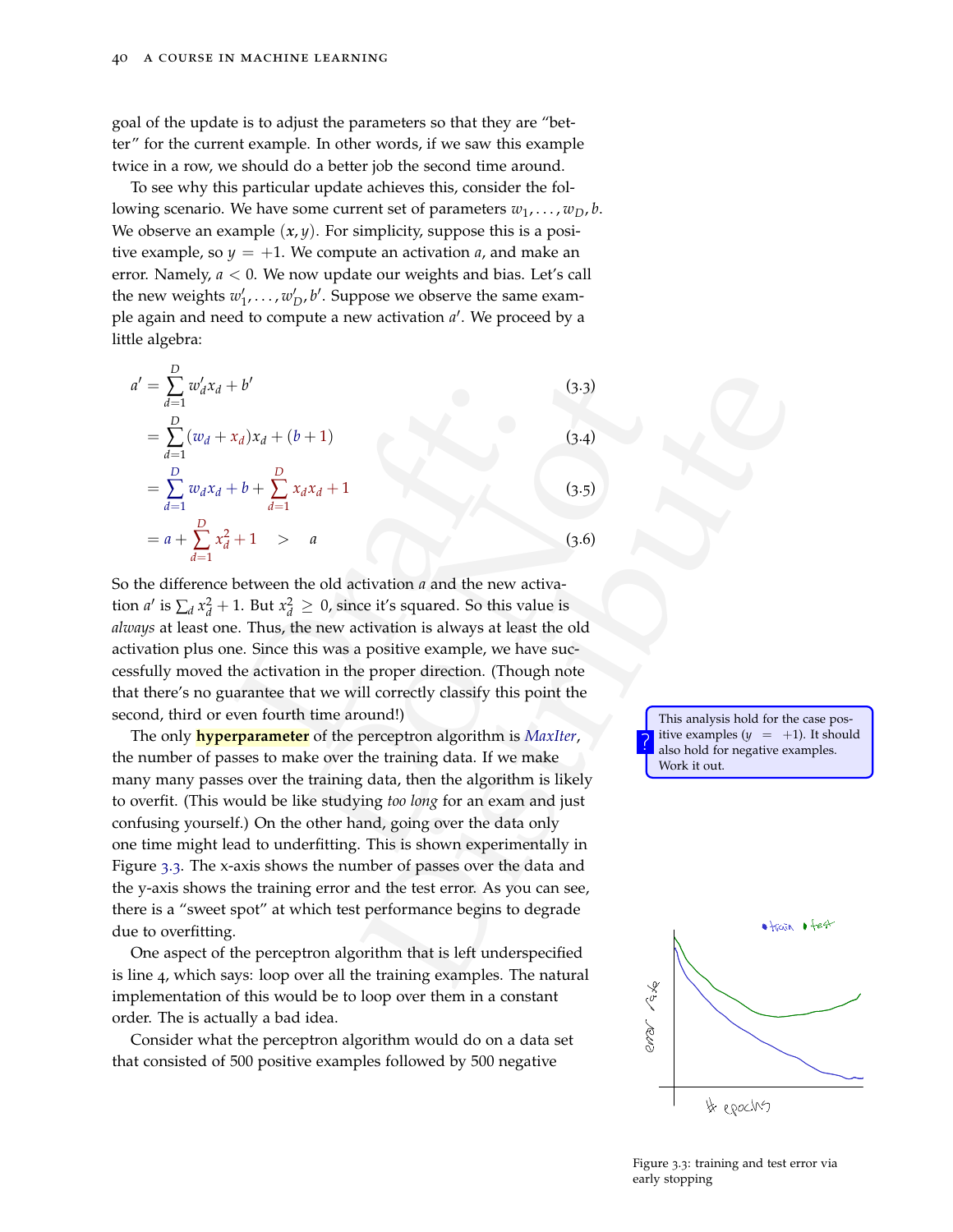examples. After seeing the first few positive examples (maybe five), it would likely decide that *every* example is positive, and would stop learning anything. It would do well for a while (next 495 examples), until it hit the batch of negative examples. Then it would take a while (maybe ten examples) before it would start predicting everything as negative. By the end of one pass through the data, it would really only have learned from a handful of examples (fifteen in this case).

So one thing you need to avoid is presenting the examples in some fixed order. This can easily be accomplished by permuting the order of examples once in the beginning and then cycling over the data set in the same (permuted) order each iteration. However, it turns out that you can actually do *better* if you re-permute the examples in each iteration. Figure 3.4 shows the effect of re-permuting on convergence speed. In practice, permuting each iteration tends to yield about 20% savings in number of iterations. In theory, you can actually prove that it's expected to be about twice as fast.

#### 3.3 Geometric Intrepretation

14 shows the effect of re-permuting on convergence<br>
permuting scenarios permuting consisted permuting consisted permuting<br>
permuting scenarios to the permuting the data seah iteration<br>
r of iterations. In theory you can a A question you should be asking yourself by now is: what does the decision boundary of a perceptron look like? You can actually answer that question mathematically. For a perceptron, the decision boundary is precisely where the sign of the activation, *a*, changes from −1 to  $+1$ . In other words, it is the set of points *x* that achieve *zero* activation. The points that are not clearly positive nor negative. For simplicity, we'll first consider the case where there is no "bias" term (or, equivalently, the bias is zero). Formally, the decision boundary  $\beta$ is:

$$
\mathcal{B} = \left\{ x : \sum_{d} w_d x_d = 0 \right\} \tag{3.7}
$$

We can now apply some linear algebra. Recall that ∑*<sup>d</sup> wdx<sup>d</sup>* is just the **dot product** between the vector  $w = \langle w_1, w_2, \dots, w_D \rangle$  and the vector *x*. We will write this as  $w \cdot x$ . Two vectors have a zero dot product if and only if they are **perpendicular**. Thus, if we think of the weights as a vector  $w$ , then the decision boundary is simply the plane perpendicular to *w*.



<span id="page-6-0"></span>Figure 3.4: training and test error for permuting versus not-permuting

saves somewhere between 20% and 50% of your time, are there any cases in which you might *not* want to permute the data every iteration? ?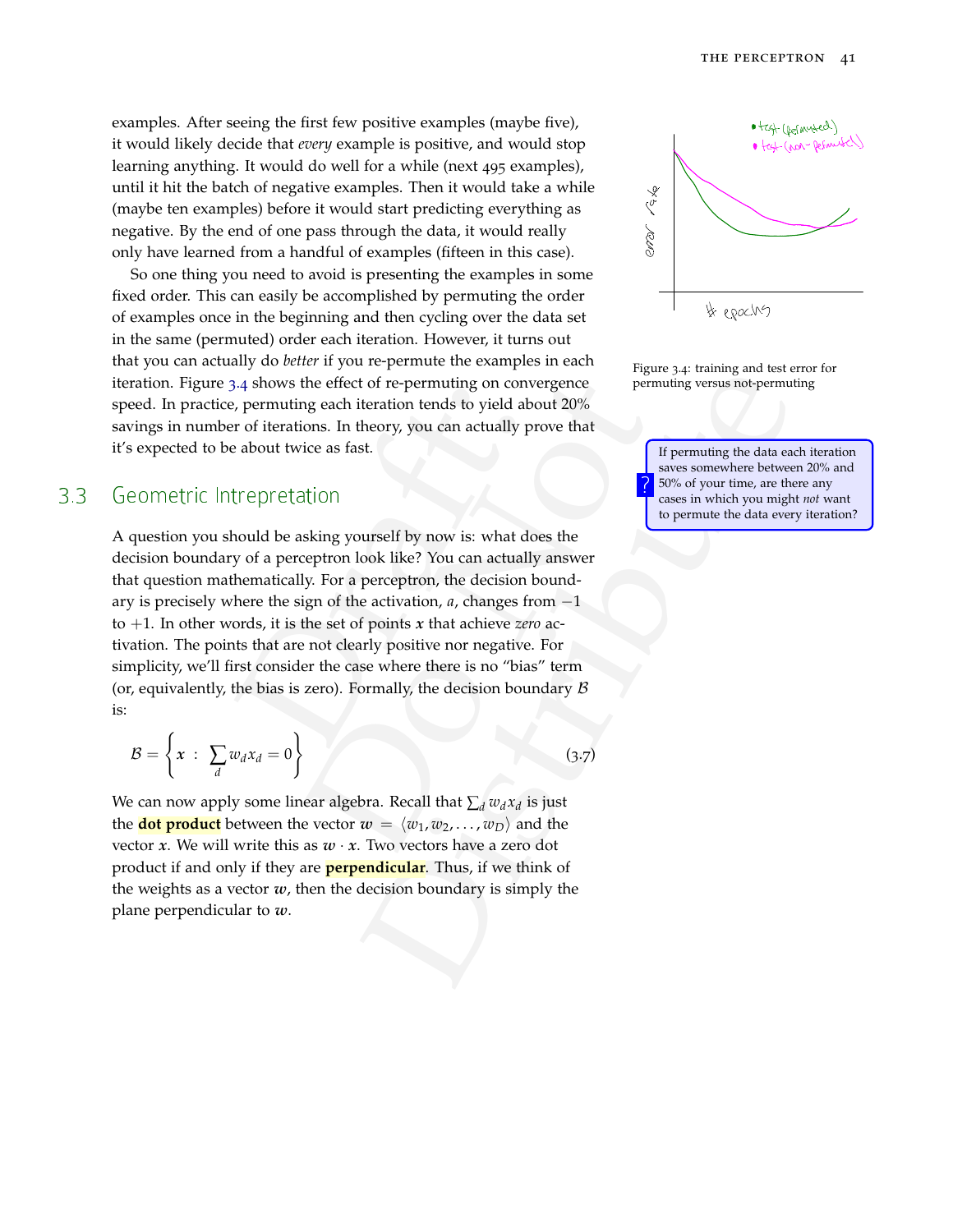dot products, definition, perpendicular, normalization and projections... think about basis vectors for projections. quadratic rule on vectors. also that dot products onto unit vectors are maximized when **MATH REVIEW | DOT PRODUCTS**<br>dot products, definition, perpendicular, normalization and pr<br>projections. quadratic rule on vectors. also that dot products<br>they point in the same direction so a\*a >= a\*b blah blah blah.

This is shown pictorially in Figure [3](#page-7-0) . 6. Here, the weight vector is shown, together with it's perpendicular plane. This plane forms the decision boundary between positive points and negative points. The vector points in the direction of the positive examples and away from the negative examples.

between two many into the pair of the positive camples and away from<br>
the direction of the positive examples and away from<br>
bestice is that the scale of the weight vector is irrele-<br>
sepective of classification. Suppose y  $h_y$  If I give you an arbitrary non-zero One thing to notice is that the *scale* of the weight vector is irrelevant from the perspective of classification. Suppose you take a weight vector *w* and replace it with 2 *w*. All activations are now doubled. But their sign does not change. This makes complete sense geometrically, since all that matters is which side of the plane a test point falls on, now how far it is from that plane. For this reason, it is common to work with **normalized** weight vectors, *w*, that have length one; i.e.,  $||w||$ 

The geometric intuition can help us even more when we realize that dot products compute projections. That is, the value  $w \cdot x$  is just the distance of *x* from the origin when projected *onto* the vector w. This is shown in Figure 3.7. In that figure, all the data points are projected onto *w*. Below, we can think of this as a one-dimensional version of the data, where each data point is placed according to its projection along *w*. This distance along *w* is exactly the *activiation* of that example, with no bias.

From here, you can start thinking about the role of the bias term. Previously, the threshold would be at zero. Any example with a negative projection onto *w* would be classified negative; any example with a positive projection, positive. The bias simply moves this threshold. Now, after the projection is computed, *b* is added to get the overall activation. The projection *plus b* is then compared against zero.

Thus, from a geometric perspective, the role of the bias is to *shift* the decision boundary away from the origin, in the direction of *w*. It is shifted exactly  $-b$  units. So if  $b$  is positive, the boundary is shifted away from *w* and if *b* is negative, the boundary is shifted toward *w* . This is shown in Figure **??**. This makes intuitive sense: a positive bias means that more examples should be classified positive. By moving the decision boundary in the negative direction, more space yields a

Figure 3.5:



Figure 3 . 6: picture of data points with

<span id="page-7-0"></span>weight vector *w*, how do I compute a weight vector  $w'$  that points in the same direction but has a norm of one? ?



<span id="page-7-1"></span>Figure 3 . 7: same picture as before, but with projections onto weight vector: TODO: then, below, those points along a one-dimensional axis with zero marked.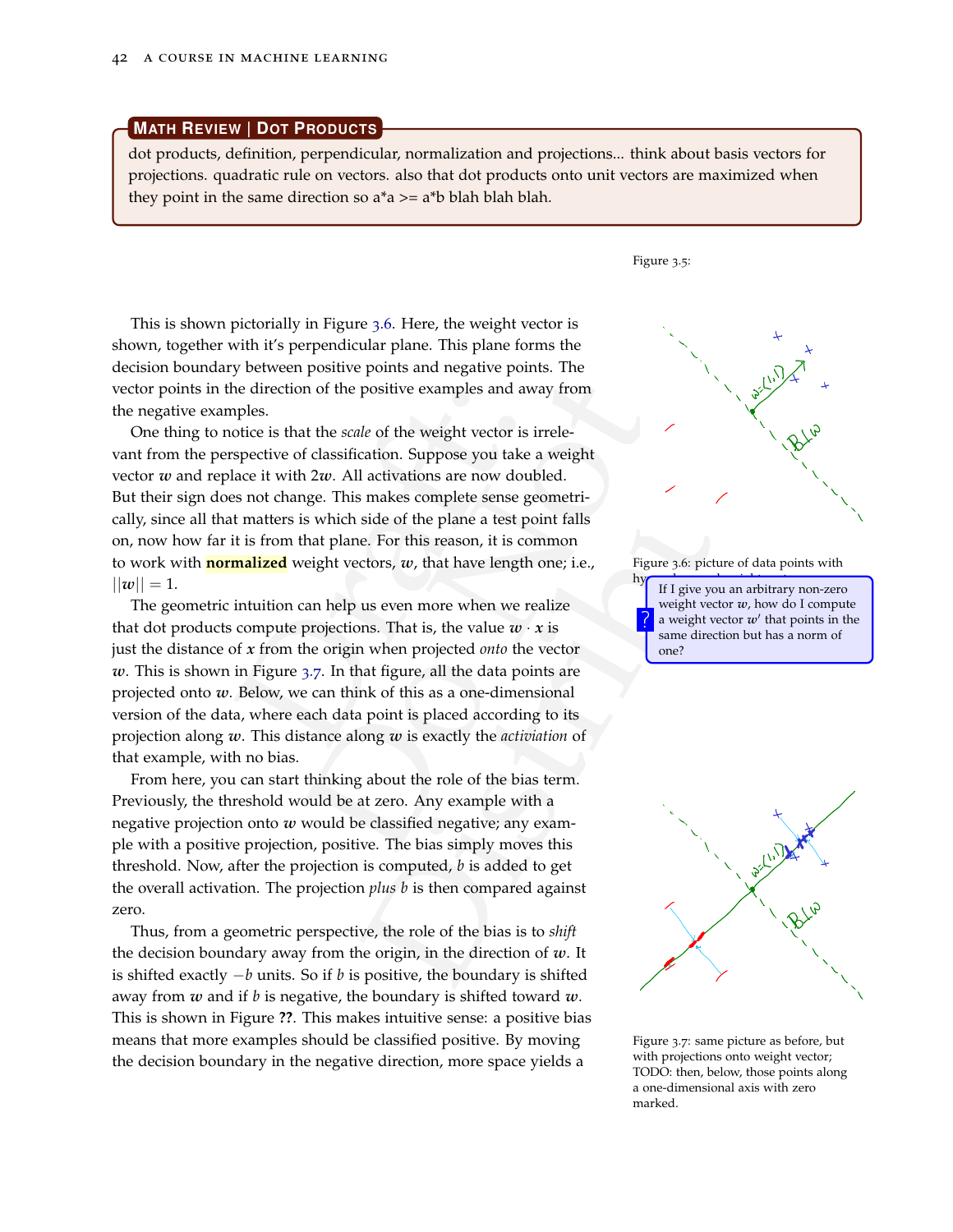positive classification.

The decision boundary for a perceptron is a very magical thing. In *D* dimensional space, it is always a *D* − 1-dimensional hyperplane. (In two dimensions, a 1-d hyperplane is simply a line. In three dimensions, a 2-d hyperplane is like a sheet of paper.) This hyperplane divides space in half. In the rest of this book, we'll refer to the weight vector, and to hyperplane it defines, interchangeably.

The perceptron update can also be considered geometrically. (For simplicity, we will consider the **unbiased** case.) Consider the situation in Figure **??**. Here, we have a current guess as to the hyperplane, and positive training example comes in that is currently misclassified. The weights are updated:  $w \leftarrow w + \gamma x$ . This yields the new weight vector, also shown in the Figure. In this case, the weight vector changed enough that this training example is now correctly classified.

#### 3.4 Interpreting Perceptron Weights

#### TODO

#### 3.5 Perceptron Convergence and Linear Separability

You already have an intuitive feeling for why the perceptron works: it moves the decision boundary in the direction of the training examples. A question you should be asking yourself is: does the perceptron converge? If so, what does it converge to? And how long does it take?

**Example 19** and the Figure. In this case, the weight<br>
update to show up the properties from the Figure Draft of the transmit of the transmit<br>
comptibute the properties and Linear Separability<br>
an intuitive feeling for wh It is easy to construct data sets on which the perceptron algorithm will never converge. In fact, consider the (very uninteresting) learning problem with *no features*. You have a data set consisting of one positive example and one negative example. Since there are no features, the only thing the perceptron algorithm will ever do is adjust the bias. Given this data, you can run the perceptron for a bajillion iterations and it will never settle down. As long as the bias is nonnegative, the negative example will cause it to decrease. As long as it is non-positive, the positive example will cause it to increase. Ad infinitum. (Yes, this is a very contrived example.)

What does it mean for the perceptron to converge? It means that it can make an entire pass through the training data without making *any* more updates. In other words, it has correctly classified *every* training example. Geometrically, this means that it was found some hyperplane that correctly segregates the data into positive and negative examples, like that shown in Figure [3](#page-8-0).9.

In this case, this data is **linearly separable**. This means that there



Figure 3.8: perceptron picture with update, no bias





<span id="page-8-1"></span><span id="page-8-0"></span>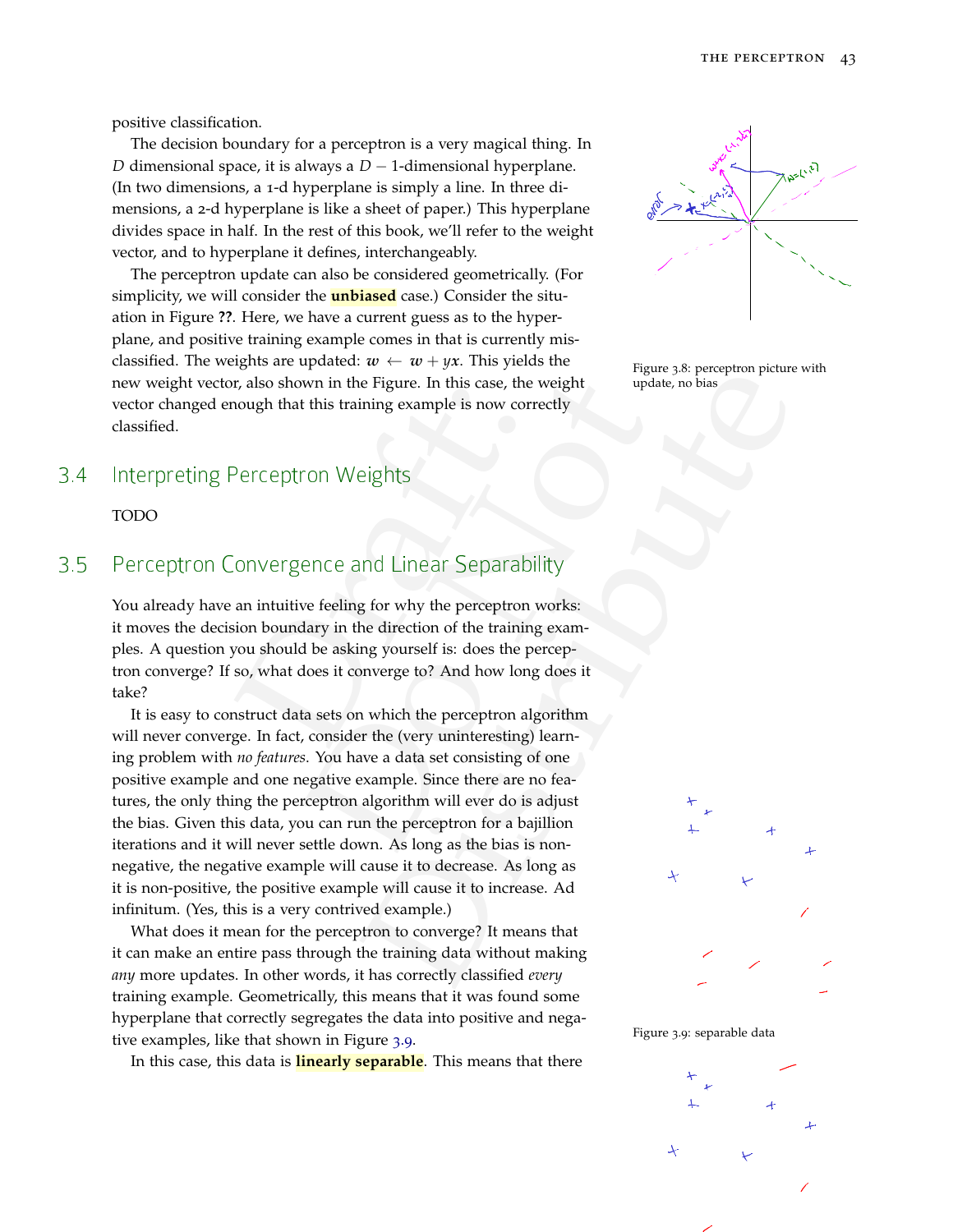exists *some* hyperplane that puts all the positive examples on one side and all the negative examples on the other side. If the training is *not* linearly separable, like that shown in Figure 3 .[10](#page-8-1), then the perceptron has no hope of converging. It could never possibly classify each point correctly.

The somewhat surprising thing about the perceptron algorithm is that *if* the data is linearly separable, *then* it will converge to a weight vector that separates the data. (And if the data is inseparable, then it will never converge.) This is great news. It means that the perceptron converges whenever it is even remotely possible to converge.

The second question is: how long does it take to converge? By "how long," what we really mean is "how many updates?" As is the case for much learning theory, you will not be able to get an answer of the form "it will converge after 5293 updates." This is asking too much. The sort of answer we can hope to get is of the form "it will converge after *at most* 5293 updates."

ming theory, you will not be able to get an answer<br>
dl converge after 5293 updates."<br>
This is aking too<br>
answer we can hope to get is of the form "it will<br>
most 5293 updates."<br>
in a meaningful way. One way to make this de What you might expect to see is that the perceptron will converge more quickly for easy learning problems than for hard learning problems. This certainly fits intuition. The question is how to *define* "easy" and "hard" in a meaningful way. One way to make this definition is through the notion of **margin**. If I give you a data set and hyperplane that separates it (like that shown in Figure **??**) then the *margin* is the distance between the hyperplane and the nearest point. Intuitively, problems with large margins should be easy (there's lots of "wiggle room" to find a separating hyperplane); and problems with small margins should be hard (you really have to get a very specific well tuned weight vector).

Formally, given a data set **D**, a weight vector *w* and bias *b*, the margin of *w* , *b* on **D** is defined as:

<span id="page-9-0"></span>
$$
margin(\mathbf{D}, \mathbf{w}, b) = \begin{cases} \min_{(x,y)\in\mathbf{D}} y(\mathbf{w}\cdot\mathbf{x} + b) & \text{if } \mathbf{w} \text{ separates } \mathbf{D} \\ -\infty & \text{otherwise} \end{cases}
$$
(3.8)

In words, the margin is only defined if *w* , *b* actually separate the data (otherwise it is just − ∞). In the case that it separates the data, we find the point with the minimum activation, after the activation is multiplied by the label.

For some historical reason (that is unknown to the author), margins are always denoted by the Greek letter *γ* (gamma). One often talks about the **margin of a data set**. The margin of a data set is the largest attainable margin on this data. Formally:

$$
margin(\mathbf{D}) = \sup_{w,b} margin(\mathbf{D}, w, b)
$$
\n(3.9)

In words, to compute the margin of a data set, you "try" every possible *w*, *b* pair. For each pair, you compute its margin. We then take the

 $-\infty$ , it is always positive. Geometrically this makes sense, but what does Eq (3.8) yeild this?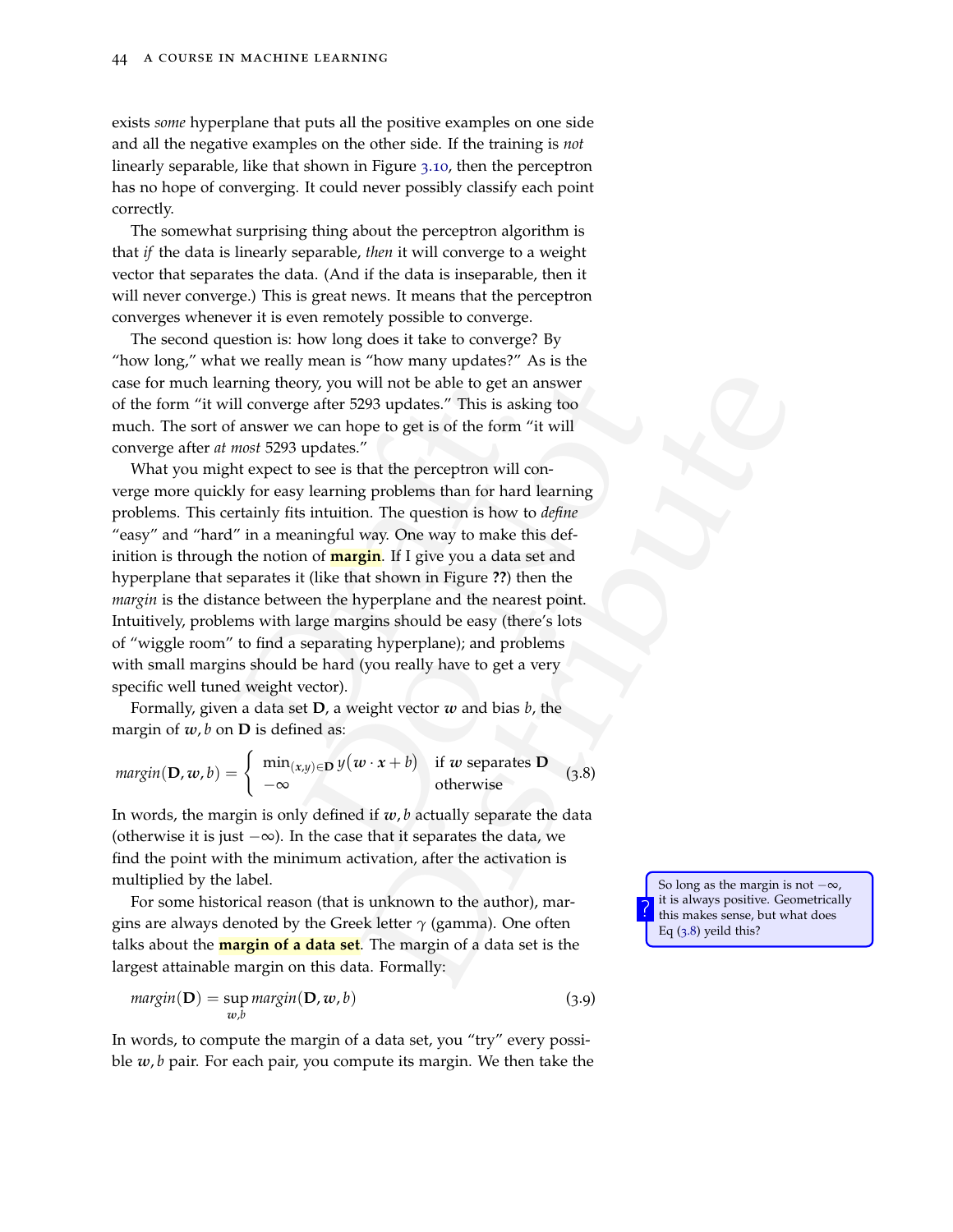largest of these as the overall margin of the data.<sup>1</sup> If the data is not linearly separable, then the value of the sup, and therefore the value of the margin, is  $-\infty$ .

There is a famous theorem due to Rosenblatt 2 that shows that the number of errors that the perceptron algorithm makes is bounded by *γ*−<sup>2</sup> . More formally:

<span id="page-10-0"></span>**Theorem 1** (Perceptron Convergence Theorem) **.** *Suppose the perceptron algorithm is run on a linearly separable data set* **D** *with margin γ* > 0 *.* Assume that  $||x|| \leq 1$  for all  $x \in \mathbf{D}$ . Then the algorithm will converge after *at most* 1*<sup>γ</sup>*<sup>2</sup> *updates.*

todo: comment on norm of w and norm of x also some picture about maximum margins.

angriss.<br>
It is theorem is elementary, in the sense that it does<br>
tricks: it's all just algebra. The *idea* behind the<br>
tricks: it's all just algebra. The *idea* behind the<br>  $\gamma$ , if the data is linearly separable with ma The proof of this theorem is elementary, in the sense that it does not use any fancy tricks: it's all just algebra. The *idea* behind the proof is as follows. If the data is linearly separable with margin *γ* , then there exists some weight vector  $w^*$  that achieves this margin. Obviously we don't know what  $w^*$  is, but we know it exists. The perceptron algorithm is trying to find a weight vector *w* that points roughly in the same direction as *w* ∗ . (For large *γ*, "roughly" can be very rough. For small *γ*, "roughly" is quite precise.) Every time the perceptron makes an update, the angle between w and w<sup>\*</sup> changes. What we prove is that the angle actually *decreases.* We show this in two steps. First, the dot product  $w \cdot w^*$  increases a lot. Second, the norm || *w*|| does not increase very much. Since the dot product is increasing, but *w* isn't getting too long, the angle between them has to be shrinking. The rest is algebra.

*Proof of Theorem [1](#page-10-0).* The margin  $\gamma > 0$  must be realized by some set of parameters, say  $x^*$ . Suppose we train a perceptron on this data. Denote by  $w^{(0)}$  the initial weight vector,  $w^{(1)}$  the weight vector after the *first update,* and  $w^{(k)}$  the weight vector after the *k*th update. (We are essentially ignoring data points on which the perceptron doesn't update itself.) First, we will show that  $w^* \cdot w^{(k)}$  grows quicky as a function of *k*. Second, we will show that  $||w^{(k)}||$  does not grow quickly.

First, suppose that the *k*th update happens on example ( *x* , *y* ). We are trying to show that  $w^{(k)}$  is becoming aligned with  $w^*$ . Because we updated, know that this example was misclassified:  $yw^{(k-1)} \cdot x < 0$ . After the update, we get  $w^{(k)} = w^{(k-1)} + yx$ . We do a little computation:

| $\boldsymbol{w}^{*}\cdot\boldsymbol{w}^{(\mathsf{k})}=\boldsymbol{w}^{*}\cdot\boldsymbol{w}^{(\mathsf{k}\text{-}1)}+\gamma\boldsymbol{x}$ | definition of $w^{(k)}$                                                                                         | (3.10) |
|-------------------------------------------------------------------------------------------------------------------------------------------|-----------------------------------------------------------------------------------------------------------------|--------|
| $\boldsymbol{v} = \boldsymbol{w}^* \cdot \boldsymbol{w}^{(k-1)} + \boldsymbol{w} \boldsymbol{w}^* \cdot \boldsymbol{x}$                   | vector algebra $(3.11)$                                                                                         |        |
|                                                                                                                                           | state and the contract of the contract of the contract of the contract of the contract of the contract of the c |        |

 $\geq w^*\cdot w^{(\mathsf{k-1})} + \gamma$ *w* ∗ has margin *γ*  $(3.12)$ 

<sup>1</sup> You can read "sup" as "max" if you like: the only difference is a technical difference in how the − ∞ case is handled.

<sup>2</sup> [Rosenblatt](#page--1-1) [1958](#page--1-1)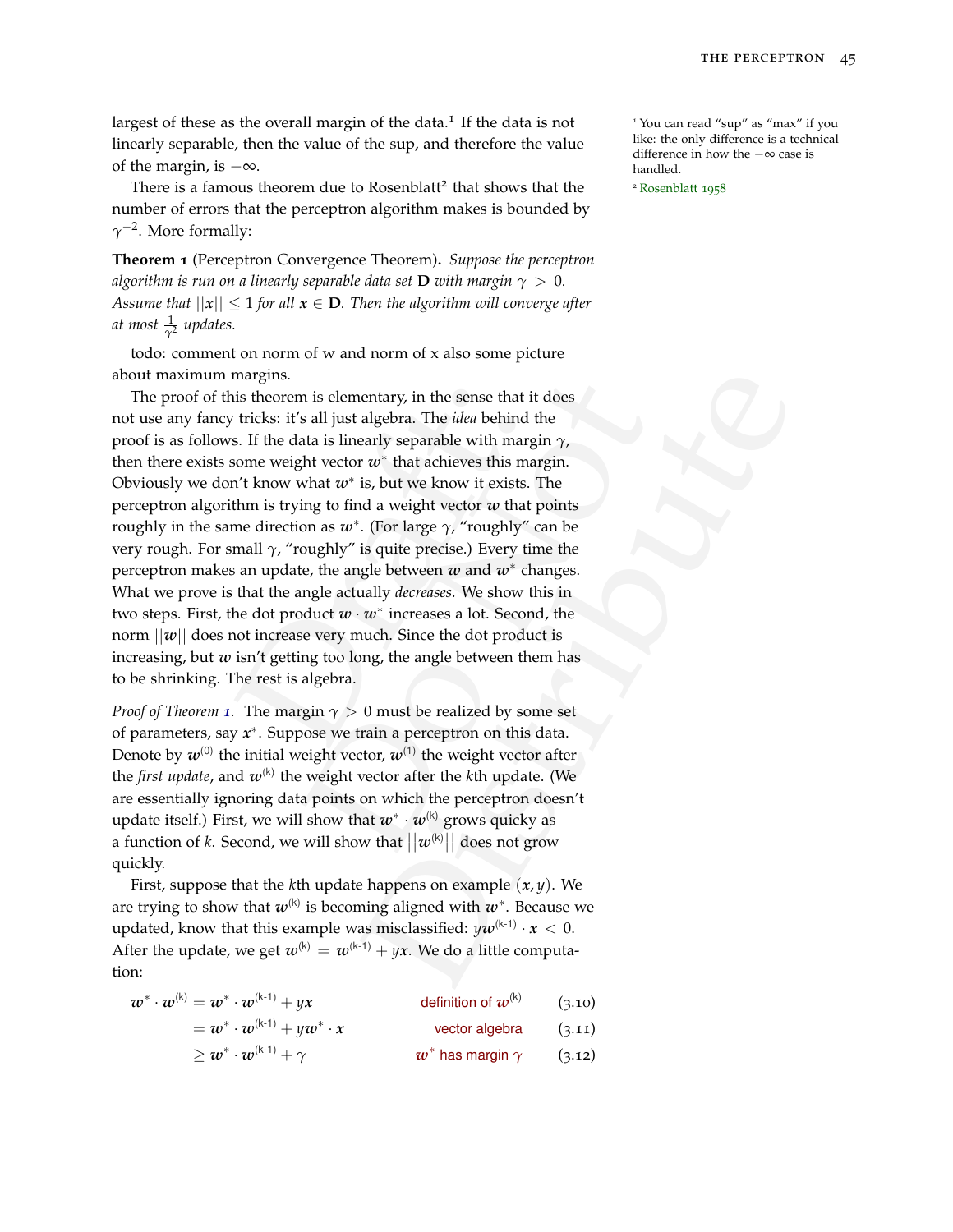$\overline{\phantom{a}}$  $\overline{\phantom{a}}$  $\vert$ 

Thus, every time  $w^{(k)}$  is updated, its projection onto  $w^*$  incrases by at least  $γ$ . Therefore:  $w^* \cdot w^{(k)} \geq kγ$ .

Next, we need to show that the increase of  $\gamma$  along  $w^*$  occurs because *w*(k) is getting closer to *w*<sup>∗</sup> , not just because it's getting exceptionally long. To do this, we compute the norm of  $w^{(k)}$ :

$$
\left| \boldsymbol{w}^{(k)} \right|^{2} = \left| \left| \boldsymbol{w}^{(k-1)} + y \boldsymbol{x} \right| \right|^{2}
$$
\n
$$
= \left| \left| \boldsymbol{w}^{(k-1)} \right| \right|^{2} + y^{2} \left| \left| \boldsymbol{x} \right| \right|^{2} + 2y \boldsymbol{w}^{(k-1)} \cdot \boldsymbol{x}
$$
\n
$$
\leq \left| \left| \boldsymbol{w}^{(k-1)} \right| \right|^{2} + 1 + 0
$$
\n
$$
\leq \left| \left| \boldsymbol{w}^{(k-1)} \right| \right|^{2} + 1 + 0
$$
\n
$$
(3.14)
$$
\n
$$
(3.15)
$$

Thus, the squared norm of  $w^{(k)}$  increases by at most one every update. Therefore:  $||w^{(k)}||^2 \leq k$ .

Now we put together the two things we have learned before. By our first conclusion, we know *w*<sup>∗</sup> · *w*(k) ≥ *kγ*. But our second conclusion,  $\sqrt{k} \geq ||w^{(k)}||$ <sup>2</sup>. Finally, because  $w^*$  is a unit vector, we know that  $||w^{(k)}|| \geq w^* \cdot w^{(k)}$ . Putting this together, we have:

$$
\sqrt{k} \geq ||w^{(k)}|| \geq w^* \cdot w^{(k)} \geq k\gamma
$$
 (3.16)

Taking the left-most and right-most terms, we get that  $\sqrt{k} \, \geq \, k \gamma.$ Dividing both sides by *k*, we get  $\frac{1}{\sqrt{2}}$  $\frac{1}{k}$   $\geq$  *γ* and therefore  $k$   $\leq$   $\frac{1}{\sqrt{2}}$ *γ* . This means that once we've made  $\frac{1}{\gamma^2}$  updates, we cannot make any more!

The transition of  $w^{[8]}$  increases by at most one every up-<br>  $|w^{[8]}| \stackrel{?}{\leq} E$ .<br>
norm of  $w^{[8]}$  increases by at most one every up-<br>  $|w^{[8]}| \stackrel{?}{\leq} E$ .<br>
not be those we have learned before. By<br>
not be the two wit It is important to keep in mind what this proof shows and what it does not show. It shows that if I give the perceptron data that is linearly separable with margin  $\gamma > 0$ , then the perceptron will converge to a solution that separates the data. And it will converge quickly when  $\gamma$  is large. It does not say anything about the solution, *other than* the fact that it separates the data. In particular, the proof makes use of the maximum margin separator. But the perceptron is not guaranteed to *find* this maximum margin separator. The data may be separable with margin 0.9 and the perceptron might still find a separating hyperplane with a margin of only 0.000001. Later (in Chapter **??**), we will see algorithms that explicitly try to find the maximum margin solution. Why does the perceptron conver-

#### 3.6 Improved Generalization: Voting and Averaging

In the beginning of this chapter, there was a comment that the perceptron works amazingly well. This was a half-truth. The "vanilla"

Perhaps we don't want to assume that all *x* have norm at most 1. If they have all have norm at most *R*, you can achieve a very similar bound. Modify the perceptron convergence proof to handle this case.

?

gence bound not contradict the earlier claim that poorly ordered data points (e.g., all positives followed by all negatives) will cause the perceptron to take an astronomically long time to learn? ?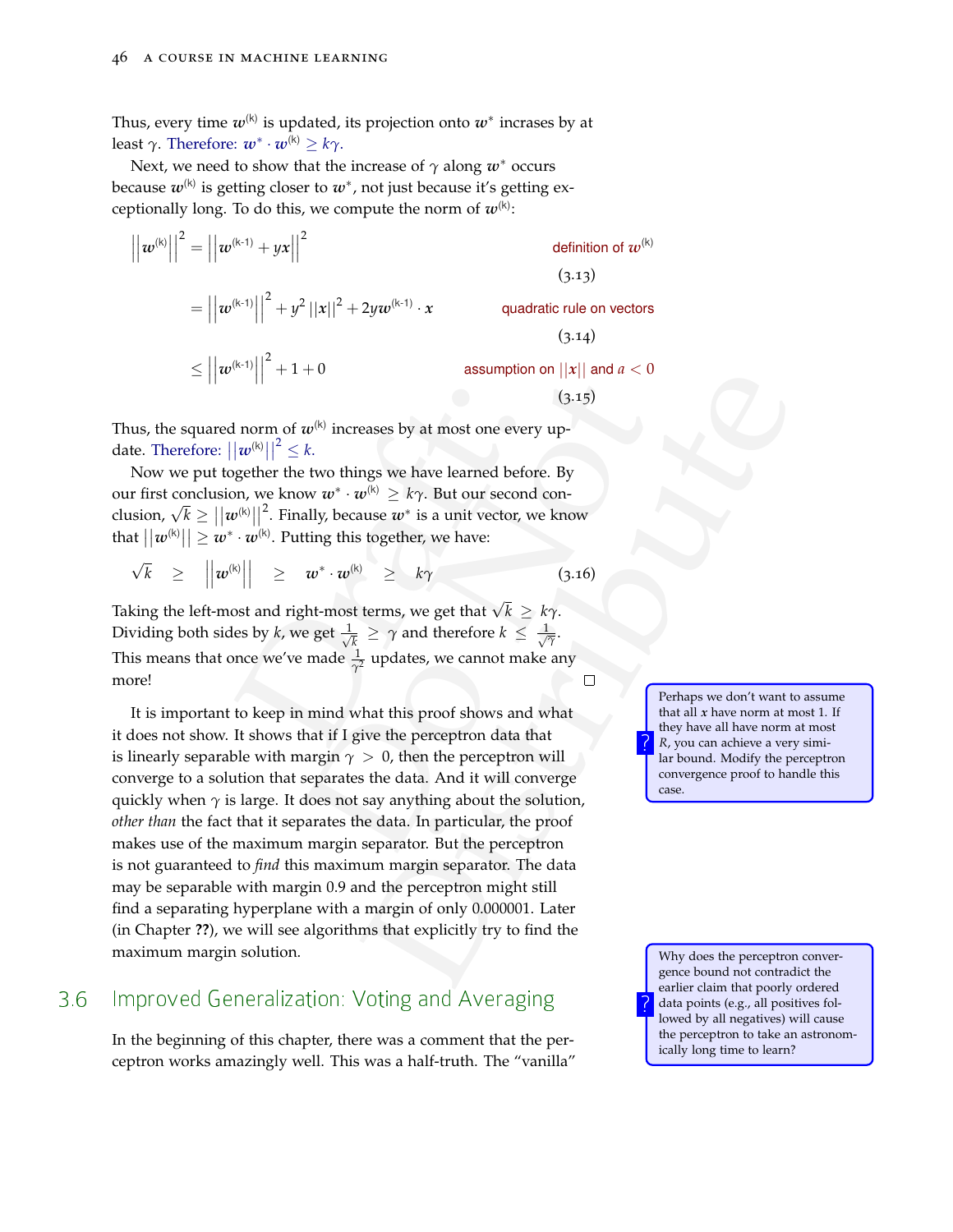perceptron algorithm does well, but not *amazingly* well. In order to make it more competitive with other learning algorithms, you need to modify it a bit to get better generalization. The key issue with the vanilla perceptron is that *it counts later points more than it counts earlier points* .

To see why, consider a data set with 10, 000 examples. Suppose that after the first 100 examples, the perceptron has learned a really good classifier. It's so good that it goes over the next 9899 examples without making *any* updates. It reaches the 10, 000th example and makes an error. It updates. For all we know, the update on this 10, 000th example *completely ruines* the weight vector that has done so well on 99.99% of the data!

d like is for weight vectors that "survive" a long<br>
any than weight vectors that are cover thrown quickly.<br>
See this is by **voting**. As the perceptron learns, it<br>
ong each hyperplane survived for 20 example, it can<br>
inter What we would like is for weight vectors that "survive" a long time to get more say than weight vectors that are overthrown quickly. One way to achieve this is by **voting**. As the perceptron learns, it remembers how long each hyperplane survives. At test time, each hyperplane encountered during training "votes" on the class of a test example. If a particular hyperplane survived for 20 examples, then it gets a vote of 20. If it only survived for one example, it only gets a vote of 1. In particular, let  $(w, b)^{(1)}, \ldots, (w, b)^{(K)}$  be the  $K+1$  weight vectors encountered during training, and  $c^{(1)}$ , ...,  $c^{(K)}$  be the survival times for each of these weight vectors. (A weight vector that gets immediately updated gets  $c = 1$ ; one that survives another round gets  $c = 2$  and so on.) Then the prediction on a test point is:

$$
\hat{y} = \text{sign}\left(\sum_{k=1}^{K} c^{(k)} \text{sign}\left(w^{(k)} \cdot \hat{x} + b^{(k)}\right)\right) \tag{3.17}
$$

This algorithm, known as the **voted perceptron** works quite well in practice, and there is some nice theory showing that it is guaranteed to generalize better than the vanilla perceptron. Unfortunately, it is also completely impractical. If there are 1000 updates made during perceptron learning, the voted perceptron requires that you store 1000 weight vectors, together with their counts. This requires an absurd amount of storage, and makes prediction 1000 times slower than the vanilla perceptron. The *training algorithm* for the voted

A much more practical alternative is the **averaged perceptron** . The idea is similar: you maintain a collection of weight vectors and survival times. However, at test time, you predict according to the *average* weight vector, rather than the voting. In particular, the prediction is:

<span id="page-12-0"></span>
$$
\hat{y} = \text{sign}\left(\sum_{k=1}^{K} c^{(k)} \left(w^{(k)} \cdot \hat{x} + b^{(k)}\right)\right) \tag{3.18}
$$

The only difference between the voted prediction, Eq (**??**), and the

perceptron is the same as the vanilla perceptron. In particular, in line 5 of Algorithm 3 . 2, the activation on a training example is computed based on the *current weight vector*, not based on the voted prediction. Why?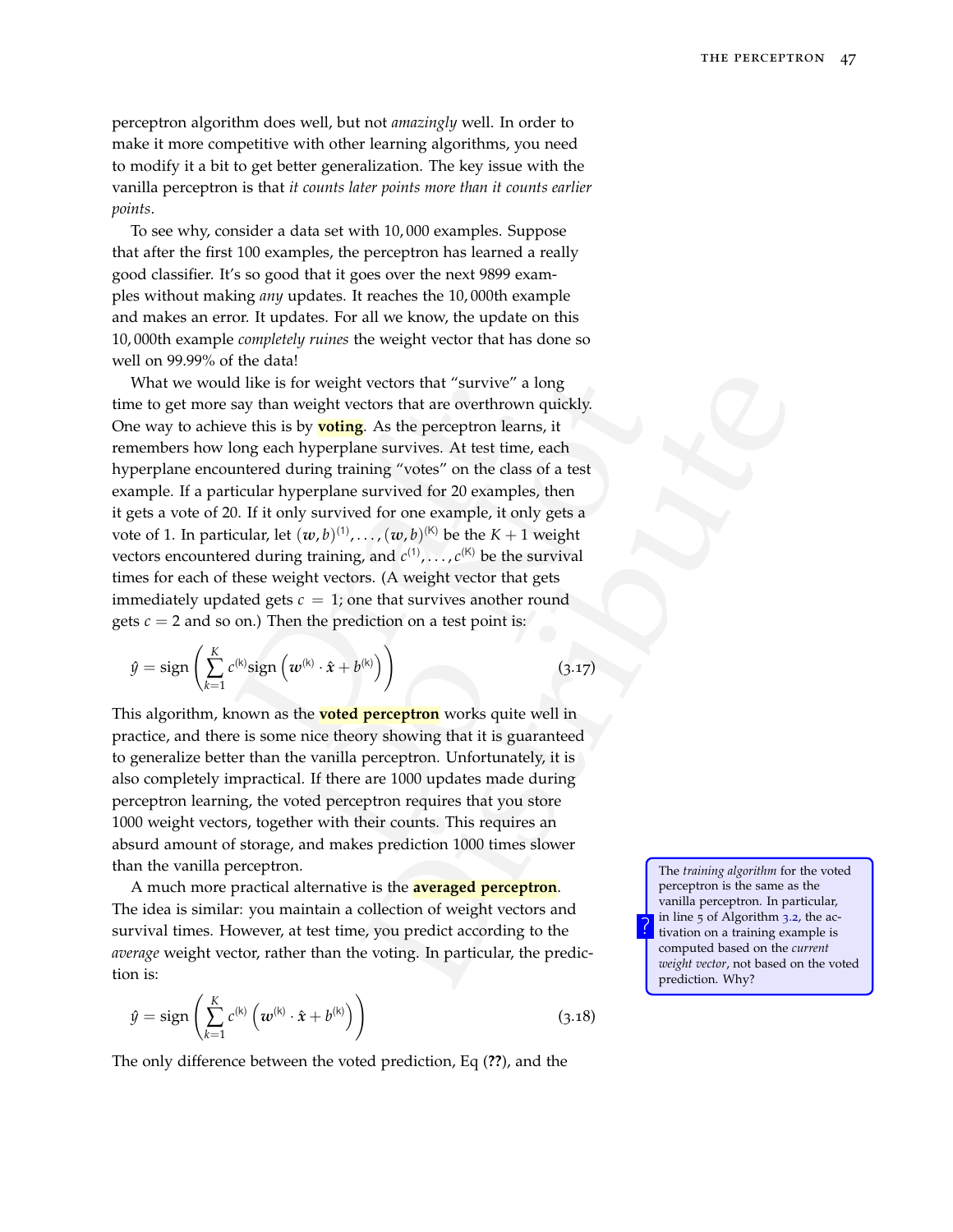| $\mathbf{r}$ as $\mathbf{v}$ and $\mathbf{r}$ are the subset of $\mathbf{r}$ and $\mathbf{r}$ and $\mathbf{r}$ are $\mathbf{r}$ and $\mathbf{r}$ |                                           |
|--------------------------------------------------------------------------------------------------------------------------------------------------|-------------------------------------------|
| $w \leftarrow \langle 0, 0, \ldots 0 \rangle$ , $b \leftarrow 0$                                                                                 | // initialize weights and bias            |
| $\alpha: \mathbf{u} \leftarrow \langle 0, 0, \ldots 0 \rangle$ , $\beta \leftarrow 0$                                                            | // initialize cached weights and bias     |
| $\alpha : \mathcal{C} \leftarrow 1$                                                                                                              | // initialize example counter to one      |
| <b>for</b> iter = $\tau$ MaxIter <b>do</b>                                                                                                       |                                           |
| for all $(x,y) \in D$ do<br>$\overline{\mathbf{q}}$ :                                                                                            |                                           |
| if $y(w \cdot x + b) \leq o$ then<br>6:                                                                                                          |                                           |
| $w \leftarrow w + y x$<br>7:                                                                                                                     | // update weights                         |
| $b \leftarrow b + y$<br>8:                                                                                                                       | // update bias                            |
| $u \leftarrow u + y c x$<br>9:                                                                                                                   | // update cached weights                  |
| $\beta \leftarrow \beta + \gamma c$<br>10.                                                                                                       | // update cached bias                     |
| end if<br>11:                                                                                                                                    |                                           |
| $c \leftarrow c + 1$<br>12.7                                                                                                                     | // increment counter regardless of update |
| end for<br>13:                                                                                                                                   |                                           |
| $_{14}$ : end for                                                                                                                                |                                           |
| 15: <b>return</b> $w - \frac{1}{c} u$ , $b - \frac{1}{c} \beta$                                                                                  | // return averaged weights and bias       |
|                                                                                                                                                  |                                           |

**Algorithm 7** Averaged Perceptron Train ( **D** , *MaxIter* )

averaged prediction, Eq ( 3 .18), is the presense of the interior sign operator. With a little bit of algebra, we can rewrite the test-time prediction as:

<span id="page-13-0"></span>
$$
\hat{y} = \text{sign}\left( \left( \sum_{k=1}^{K} c^{(k)} w^{(k)} \right) \cdot \hat{x} + \sum_{k=1}^{K} c^{(k)} b^{(k)} \right) \tag{3.19}
$$

The advantage of the averaged perceptron is that we can simply maintain a *running sum* of the averaged weight vector (the blue term) and averaged bias (the red term). Test-time prediction is then just as efficient as it is with the vanilla perceptron.

The full training algorithm for the averaged perceptron is shown in Algorithm [3](#page-13-0) . 6. Some of the notation is changed from the original perceptron: namely, vector operations are written as vector operations, and the activation computation is folded into the error checking.

 $b = \frac{1}{c} \beta$  <br>  $\beta$  ...  $\frac{1}{c} \beta$  ...  $\frac{1}{c} \beta$  ...  $\frac{1}{c} \beta$  ...  $\frac{1}{c} \beta$  ...  $\frac{1}{c} \beta$  ...  $\frac{1}{c} \beta$  ...  $\frac{1}{c} \beta$  ...  $\frac{1}{c} \beta$  ...  $\frac{1}{c} \beta$  ...  $\frac{1}{c} \beta$  ...  $\frac{1}{c} \beta$  ...  $\frac{1}{c} \beta$  ...  $\frac{$ It is probably not immediately apparent from Algorithm 3.6 that the computation unfolding is precisely the calculation of the averaged weights and bias. The most *natural* implementation would be to keep track of an averaged weight vector *u*. At the end of every example, you would increase  $u \leftarrow u + w$  (and similarly for the bias). However, such an implementation would require that you updated the averaged vector on *every* example, rather than just on the examples that were incorrectly classified! Since we hope that eventually the perceptron learns to do a good job, we would hope that it will not make updates on every example. So, ideally, you would like to only update the averaged weight vector when the actual weight vector changes. The slightly clever computation in Algorithm [3](#page-13-0) .

The averaged perceptron is almost always better than the per-

<span id="page-13-1"></span>By writing out the computation of the averaged weights from Eq (**??** ) as a telescoping sum, derive the computation from Algorithm [3](#page-13-0).6.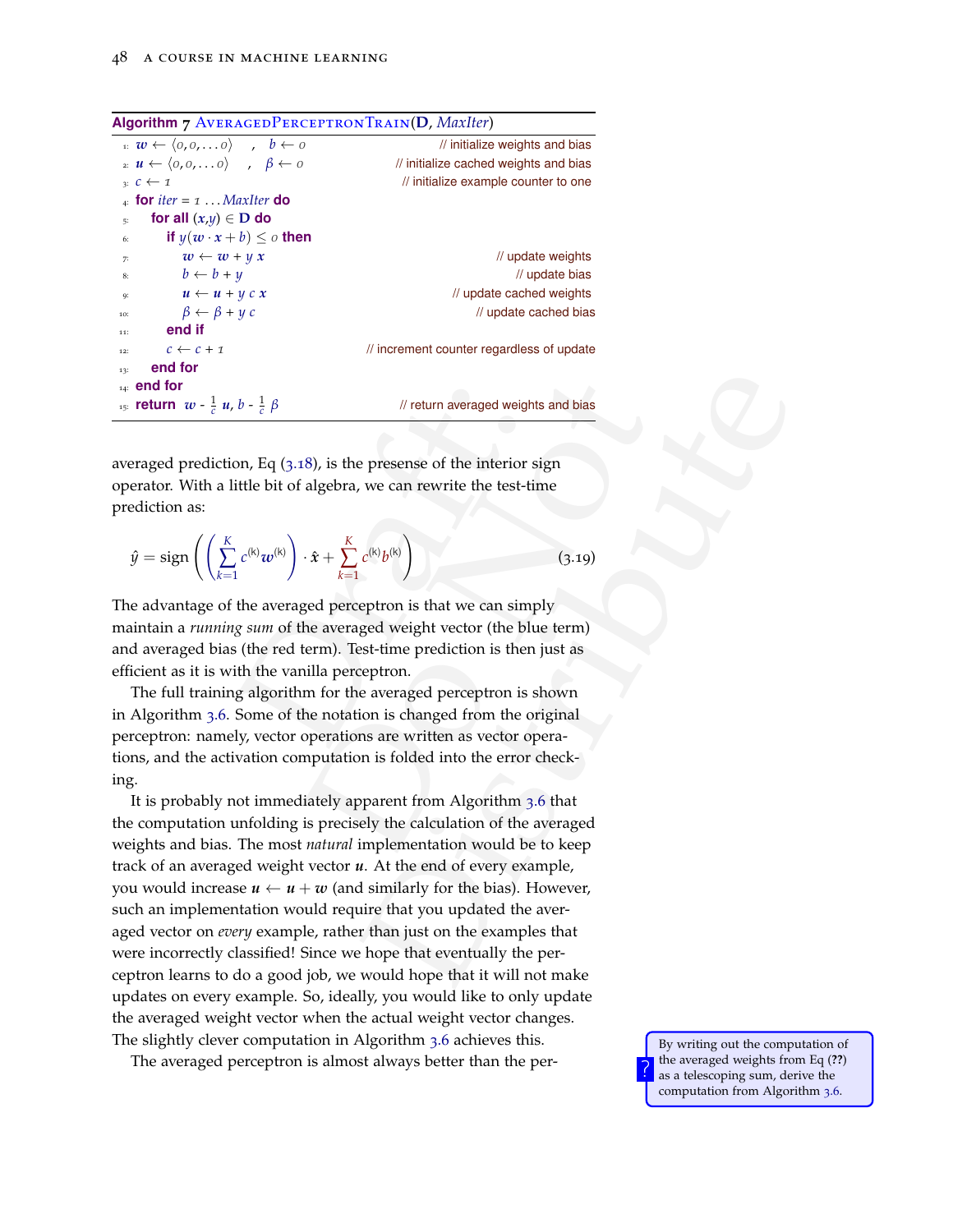ceptron, in the sense that it generalizes better to test data. However, that does not free you from having to do **early stopping**. It will, eventually, overfit. Figure 3.[11](#page-13-1) shows the performance of the vanilla perceptron and the averaged perceptron on the same data set, with both training and test performance. As you can see, the averaged perceptron *does* generalize better. But it also does begin to overfit eventually.

#### 3.7 Limitations of the Perceptron

Although the perceptron is very useful, it is fundamentally limited in a way that neither decision trees nor KNN are. Its limitation is that its decision boundaries can *only* be linear. The classic way of showing this limitation is through the XOR problem (XOR = exclusive or). The XOR problem is shown graphically in Figure 3.12. It consists of four data points, each at a corner of the unit square. The labels for these points are the same, along the diagonals. You can try, but you will not be able to find a linear decision boundary that perfectly separates these data points.

taries can only be linear. The classic way of showing<br>hrown graphically in Egure 3.12. It consists of four<br>hown graphically in Figure 3.12. It consists of four<br>at a corner of the unit square. The labels for these<br>parallel One question you might ask is: do XOR-like problems exist in the real world? Unfortunately for the perceptron, the answer is yes. Consider a sentiment classification problem that has three features that simply say whether a given word is contained in a review of a course. These features are: excellent, terrible and not. The excellent feature is indicative of positive reviews and the terrible feature is indicative of negative reviews. But in the presence of the not feature, this categorization flips.

One way to address this problem is by adding **feature combinations**. We could add two additional features: EXCELLENT-AND-NOT and TERRIBLE-AND-NOT that indicate a conjunction of these base features. By assigning weights as follows, you can achieve the desired effect:

 $w_{\text{EXECELLENT}} = +1$   $w_{\text{TERRIBLE}} = -1$   $w_{\text{NOT}} = 0$  $w_{\text{EXECLENT-AND-NOT}} = -2$   $w_{\text{TERRIBLE-AND-NOT}} = +2$ 

In this particular case, we have addressed the problem. However, if we start with *D*-many features, if we want to add all pairs, we'll blow up to  $\binom{D}{2} = \mathcal{O}(D^2)$  features through this <mark>feature mapping</mark>. And there's no guarantee that pairs of features is enough. We might need triples of features, and now we're up to  $\binom{D}{3} = \mathcal{O}(D^2)$  features. These additional features will drastically increase computation and will often result in a stronger propensity to overfitting.  $\sqrt{\frac{S_{\text{uppose that you took the XOR}}}{S_{\text{uppose that you took the XOR}}}$ 

In fact, the "XOR problem" is so significant that it basically killed research in classifiers with linear decision boundaries for a decade



<span id="page-14-0"></span>

problem and added one new feature:  $x_3 = x_1 \wedge x_2$  (the logical and of the two existing features). Write out feature weights and a bias that would achieve perfect classification on this data.